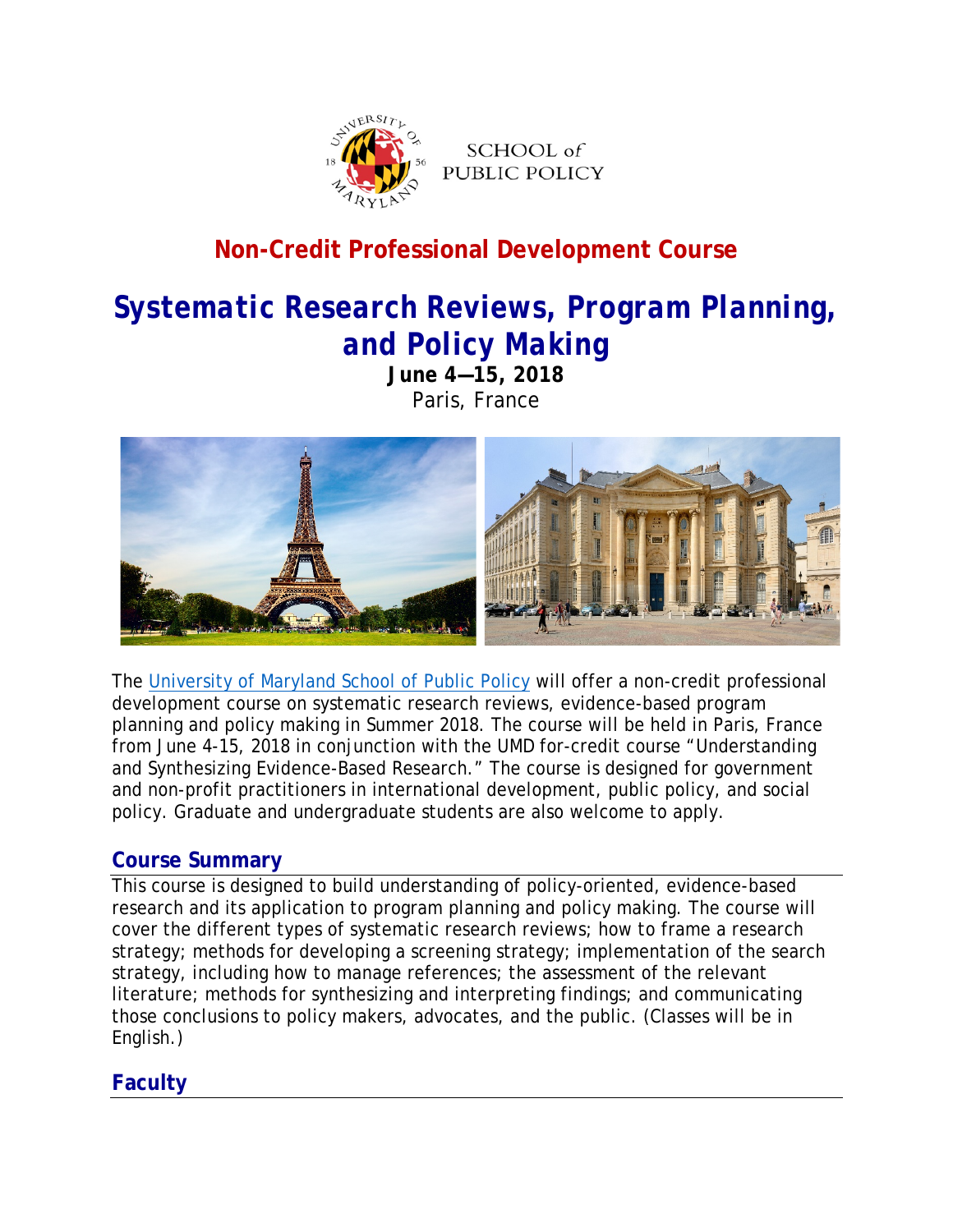- *[Douglas J. Besharov](https://www.publicpolicy.umd.edu/faculty/douglas-besharov)*, University of Maryland, College Park (Program Director);
- *Douglas M. Call*, University of Maryland, College Park;
- *[Neil Gilbert](http://socialwelfare.berkeley.edu/faculty/neil-gilbert)*, University of California, Berkeley;
- *[David Myers](http://www.air.org/person/david-myers)*, President and CEO, American Institutes for Research;
- *[Anu Rangarajan](https://www.mathematica-mpr.com/our-people/staff/anuradha-rangarajan)*, Senior Vice President and Managing Director, International Research Division, Mathematica Policy Research; and
- *[Stefano Scarpetta](http://www.oecd.org/els/Stefano-Scarpetta.htm)*, Director of Employment, Labour and Social Affairs, OECD.

#### **Course Schedule and Facilities**

The course will meet daily (tentatively 9:00-14:00) Monday–Friday for two weeks from June 4 through June 15, 2018 on the campus of the [Economics Department at](http://www.univ-paris1.fr/diplomes/pantheon-sorbonne-master-in-economics-first-year-psme/presentation/)  [Université Paris 1 Panthéon Sorbonne,](http://www.univ-paris1.fr/diplomes/pantheon-sorbonne-master-in-economics-first-year-psme/presentation/) which is located in the heart of the Latin Quarter.

#### **Target Audience**

The course is open to government and non-profit practitioners in international development, public policy, and social policy. Graduate and select undergraduate students are also welcome to apply, although no course credit will be offered.

#### **Course Credit**

Students will receive a Certificate of Completion from the University of Maryland.

#### **Course Cost**

- The base fee for the course is **1,500 USD.** ("**Early bird**" students who enroll prior to **April 20, 2018** benefit from a reduced tuition fee of **1,200 USD.)**
- A reduced fee of **1,200 USD** is available for those who are employed by a **small non-profit organization** (annual turnover below 200,000 USD) or by the **government** of a developing country. ("**Early bird**" students who enroll prior to **April 20, 2018** benefit from a reduced fee of **1,000 USD.**)

# **Application Deadline**

Applications will be accepted through May 15, 2018.

#### **Registration**

To register for the course please go //??here or email [Michael Goodhart.](mailto:goodhart@umd.edu)

#### **Accommodations**

Students will be responsible for their own housing accommodations. For interested students, UMD will make housing accommodations available.

# **Additional Information**